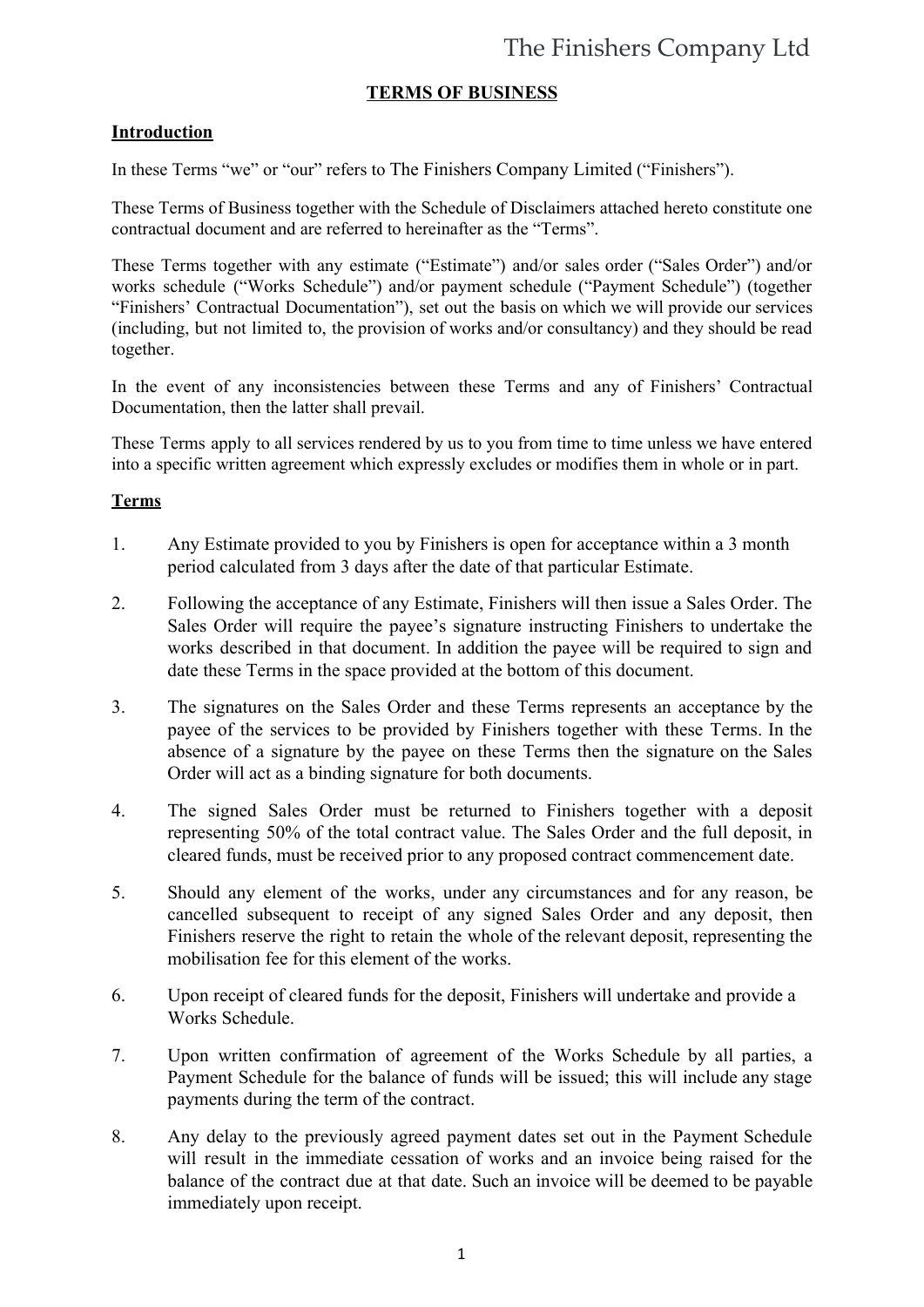- 9. Finishers reserve the right to charge interest at 4% above Barclays Bank published base rate on a daily basis on all sums outstanding after the due payment date.
- 10. Any variation, amendment or addition to a signed Sales Order can only be made by the signing of a **new Sales Order**, detailing any additional tasks, services and/or work ("Additional Work") to those set out in the original Sales Order.
- 11. The new Sales Order must then be signed by the payee in the same form as set out in clause 2 above. These Terms will be automatically binding upon all Additional Work set out in any new Sales Order.
- 12. Payment for any Additional Work set out in a new Sales Order will then be due in full at the next previously scheduled payment date as set out in the Payment Schedule. Should such sums not be received in full then Finishers will rely upon clause 8 herein.
- 13. Should any provision of these Terms be held to be void, invalid, unenforceable or illegal by a court of Law then all of the remaining provisions shall remain both valid and enforceable. In addition the failure by Finishers to enforce any provision of these Terms shall neither constitute as a waiver nor be construed as a waiver of any such provision or of the right of Finishers to enforce that provision.
- 14. Any dispute or legal issue arising from our Terms and/or any of Finishers' Contractual Documentation will be determined by the law of England and Wales, and considered exclusively by the English and Welsh Courts.

**I/We agree to The Finishers Company Limited's Terms of Business as set out above:**

| Signed:       |  |
|---------------|--|
| <b>Print:</b> |  |
| On behalf of: |  |
| Dated:        |  |